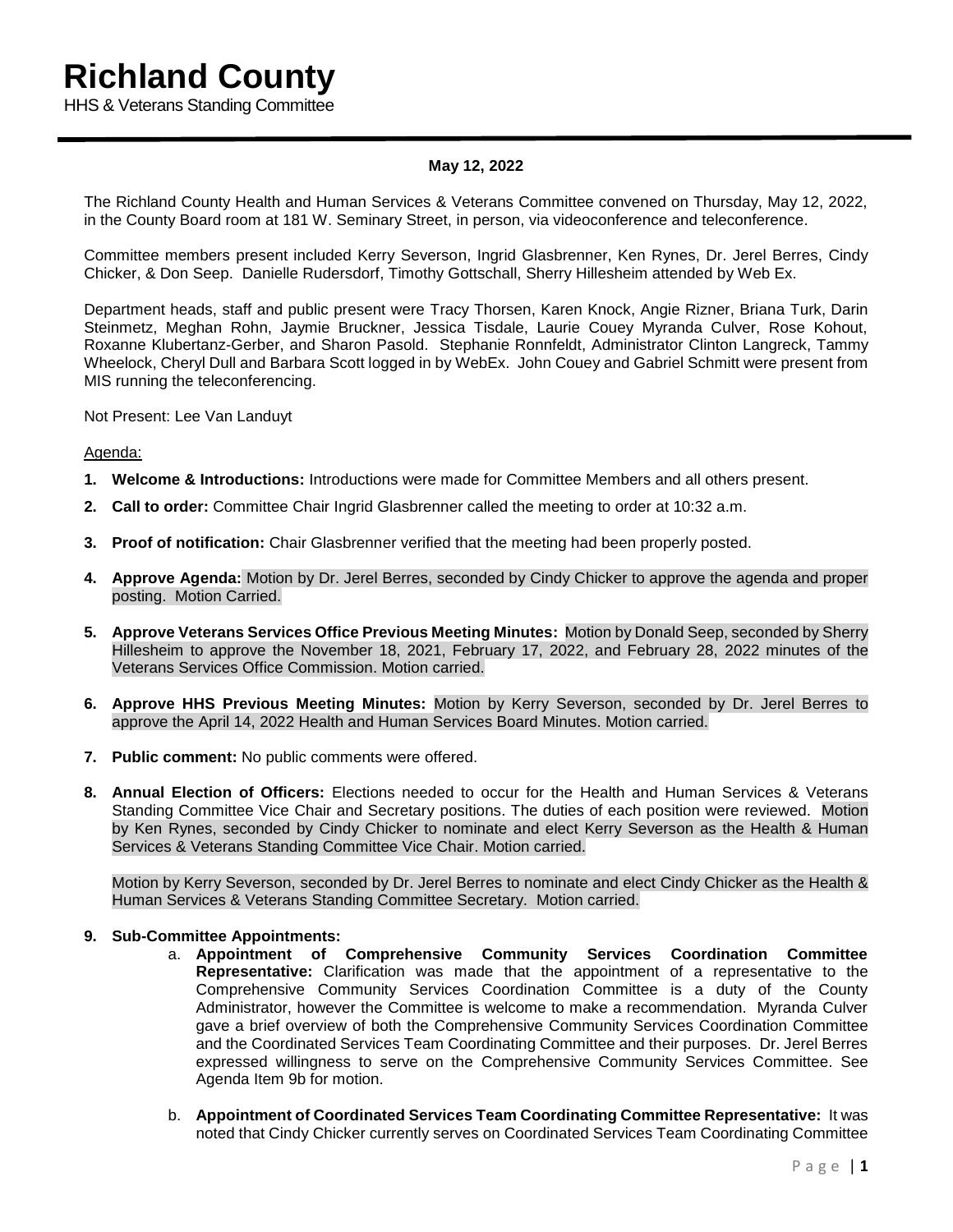and would be willing to continue. Motion by Kerry Severson seconded by Ken Rynes to recommend Cindy Chicker be appointment to the Coordinated Services Team Coordinating Committee and Dr. Jerel Berres be appointed to the Comprehensive Community Services Coordination Committee, and this recommendation be forwarded on to the County Administrator for approval.

**10. Discuss HHS Veterans Standing Committee Restructuring Issues:** Chair Glasbrenner explained that the statutes required the Local Board of Health consist of no more than 9 members, and after the restructure the Health and Human Services and Veterans Committee has 11. This was addressed at the last Rules and Resolutions meeting and it was determined that the Veterans members of the committee would be considered non-voting members for matters pertaining to the Board of Health. However, this determination still needs to go to the County Board for approval.

The structure of the agenda for the new committee was discussed and the option for agenda items pertaining to Veterans Services be placed at the beginning of the agenda, allowing Veteran members to be excused for the remainder of the meeting. Chair Glasbrenner raised the concern of losing quorum if members left midmeeting and Kerry Severson questioned the purpose of the restructure and creating one common committee if committee members are only present for certain agenda items. Ken Rynes did not see an issue with the option as long as quorum was maintained. It was determined that no action would be taken at this time.

**11. Discuss Agenda Item Topics and Organization:** It was determined that any items pertaining to Veterans Services would be placed on the beginning of the agenda and all items be grouped by consent items, that do not require motions, and action items that require action. Discussion was held regarding the need to discuss all consent items at each meeting and it was determined that Committee Members would review materials pertaining to these items prior to the meeting and discussion would only occur if requested. Each item was gone over in detail for the current meeting for the benefit of new members.

# **VETERANS SERVICE OFFICE**

# Consent Items:

**12. 2022 Veterans Budget Summary:** Karen Knock explained the Veterans Services Office Budget has been posted in the committee folder for review. Last month only two expenses were incurred, including a phone bill and hotel fees for a conference that was attended. Donald Seep asked if the \$9,350 in funds were received that were applied for last year, and Karen Knock confirmed they had been. Discussion was held regarding the allocation of these funds.

# Administrative Report:

**13. Veterans Services Office Director, Karen Knock:** Karen Knock gave an overview of the Veterans Services Office, services provided, and her role and experience with the Department. She noted she has been with the department for 7 years and discussed various tasks she performs on an ongoing basis including: managing the budget, advertising, coordinating events, assisting veterans to obtain a wide range of benefits, care of veteran grave sites, records corrections and assisting veterans who are struggling with mental health or are in crisis, often times after hours.

Donald Seep questioned how members of the public obtain her personal contact information during a situation when they may be in crisis and emphasized she is not required to make herself available on a 24hr basis. Karen Knock explained that she publicizes her number in a variety of ways. Donald Seep cautioned her against providing services pertaining to 24hr mental health or crisis services since she is not certified in this area and this could pose a potential liability to herself as well as the county.Ken Rynes questioned if the department is still pursuing the addition of an assistant for the office. It was explained that it was requested that a waiting period of 90 days be taken, ending June 1, 2022 to assess the position.

# **HEALTH & HUMAN SERVICES**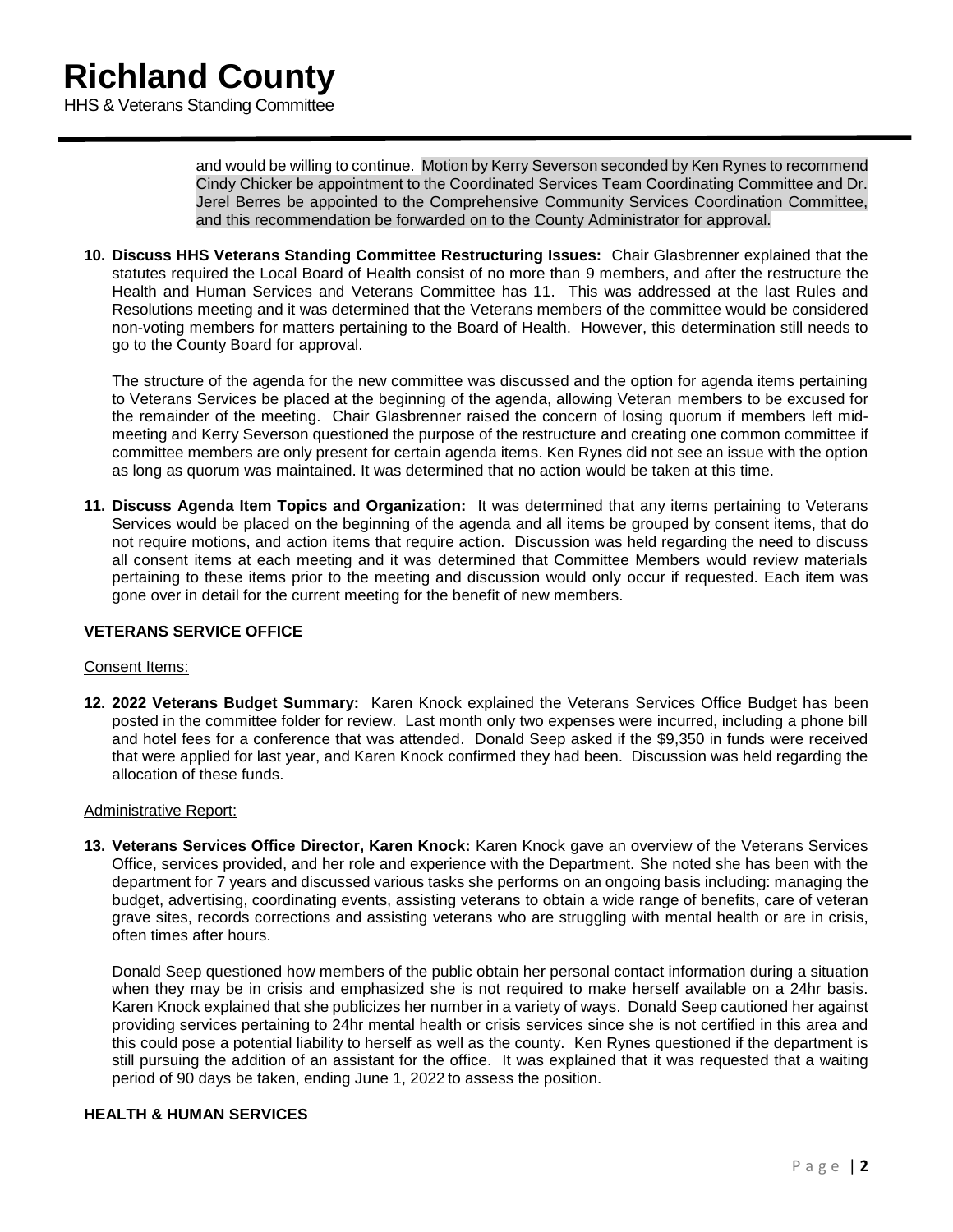Consent Items:

**14. HHS Expenditures Report (Vouchers and Expenditures over \$2,000 but less than \$10,000):** Stephanie Ronnfeldt review the Richland County Health and Human Services Expenditures Report for May 12, 2022. All of these have been approved by the County Administrator, Clinton Langreck, and payments have been prepared. Regularly reoccurring items or unusual items were discussed in more detail for the benefit of new Committee members. Previously paid vouchers were also reviewed and it was explained these expenses are paid in advance to avoid penalties. Dr. Jerel Berres questioned what the monthly payment for the ERH system, Kareo, includes and if records are owned. It was explained that the monthly cost is a subscription fee to have access to the records, and the agency does not own the software.

| Unit                                                               | No. of<br>Vouchers | Amount      |
|--------------------------------------------------------------------|--------------------|-------------|
| Richland County Health and Human Services<br>2022 Expense Reports  | 15                 | \$5,115.63  |
| Richland County Health and Human Services<br>2022 Admin Vouchers   | 17                 | \$22,929.83 |
| Richland County Health and Human Services<br>2022 Prepaid Vouchers |                    | \$9,301.58  |
| TOTAL                                                              | 39                 | \$37,347.04 |

*Donald Seep Left the meeting.*

**15. 2022 HHS Budget Summary & Richland County Placement Report:** Stephanie Ronnfeldt reviewed the Health and Human Services Budget Summary Report as of May 5, 2022, noting that utilization should be at 33%. It was also noted that the County has not yet had a three paycheck month this year which will impact certain lines highly due to staffing costs. Line items that were above or below the expected utilization were reviewed. Some of the most common reasons a program was underutilized are vacant positions, delayed billing and decreased utilization in services.

The core budget balance through April was reviewed with revenues totaling \$2,390,253, including both received and anticipated revenues. Anticipated and actual expenses totaled \$2,322,225, leaving a budget balance before the chargeback process of \$68,028. After the chargeback, the new point in time core budget balance becomes \$50,627. The chargeback process was explained for the benefit of the new committee members.

The placement report was explained and reviewed by Myranda Culver. The various types of placements were reviewed in detail for the benefit of the new Committee members. In March, one individual utilized crisis stabilization services for nineteen days, bringing year to date expenses to \$11,872. Adult Institutional and Inpatient Placement expenses totaled \$25,731 and a reimbursement of \$6,065 was received bringing total year to date expenses to \$52,246. There were nine individuals in Adult Community Residential Placements in March bringing year to date expenses to \$21,604, and total expenses in Fund 54 to \$85,721.

The Child's Placement report was explained and reviewed by Jessica Tisdale. The various types of placements and Foster Care were reviewed in detail for the benefit of the new Committee members. Expenses through March for Child Institutional Inpatient totaled \$32,219. There were no Detention placements in January, February or March of 2022. To date, Group Home and Treatment Foster Care expenses totaled \$116,964 and Regular Foster Care totaled \$10,835 after reimbursements. Total Expenses in Fund 44 through March totaled \$166,018. Graphs displaying the history of placement types and expense history by placement type were explained and reviewed for the benefit of the new Committee members. Ken Rynes questioned if providers of these services are contractual or if they are affected by inflation. It was noted that Contracts are in place with every provider and rates are set before the year begins.

**16. 2022 HHS Contract Monitoring Report:** Angie Rizner explained and reviewed the contract process and the 2022 Contract Monitoring Report for May. Utilization should be at 25% and those contracts exceeding that were reviewed; noting that invoicing should be through March. Angie Rizner explained that while Chileda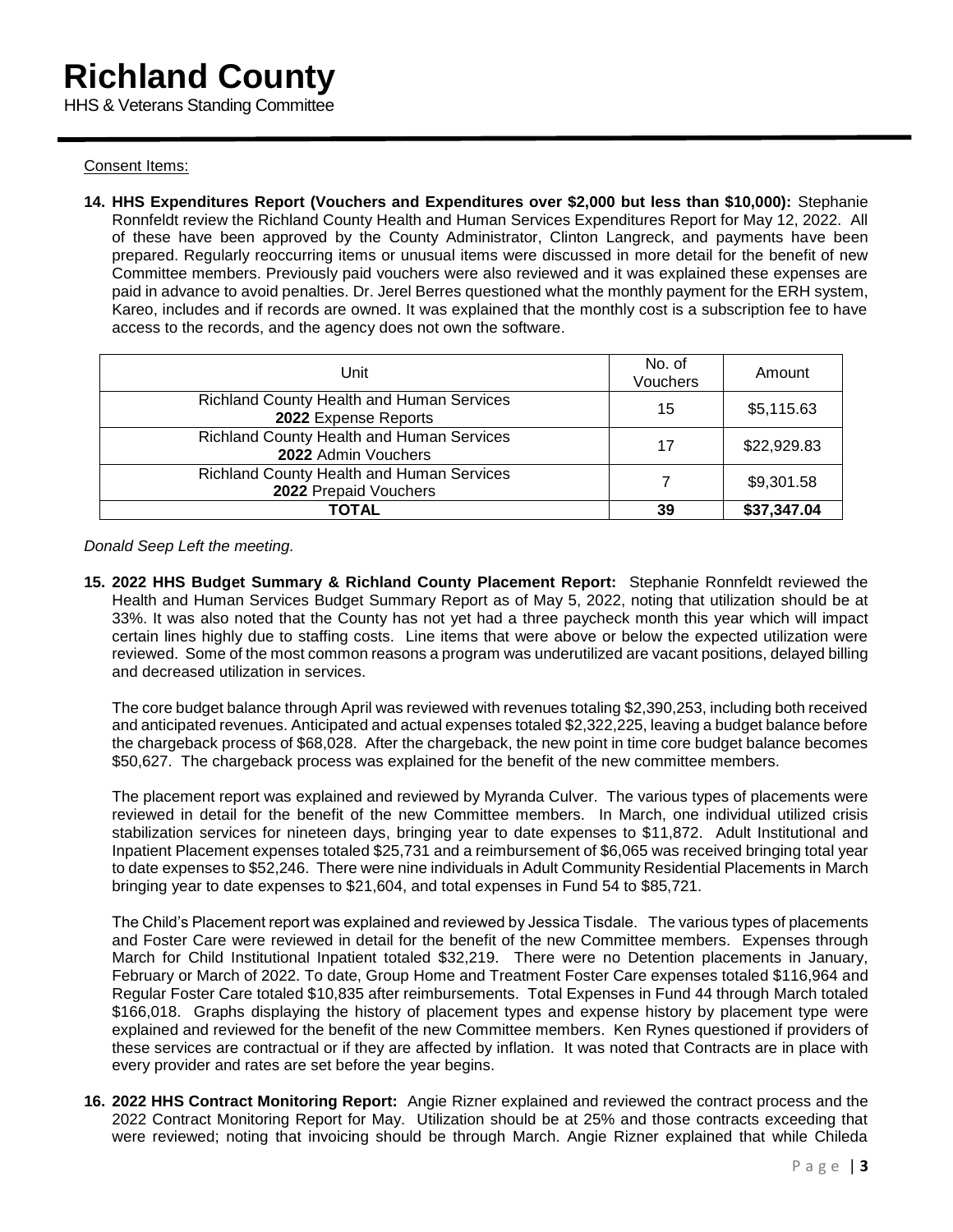Institute, Forward Home for Boys, and Kareo are all reporting over 25% utilization, they have invoiced through the month of April. Cooperative Educational Services Agency (CESA) 3 and Northwest Counseling & Guidance Clinic will continue to be monitored by Angie Rizner and the Manager to determine if the contract needs to be amended in the future. Jessica Leinberger Counseling and Shay Rehabilitation & Psychological Services, Inc. will need to be amended later on the agenda.

# Administrative Report:

- **17. HHS Director, Tracy Thorsen:** Tracy Thorsen announced that Roxanne-Klubertanz-Gerber, Aging and Disability Resource Center Manager, has been appointed as the Interim director of Richland County Health and Human Services until a permanent appointment is made. Highlights and program updates were provided for each unit of the agency including staffing updates, trainings, events, and updates on new and ongoing initiatives.
- **18. Distribute HHS 2021 Annual Report:** The 2021 Richland County Health and Human Services Annual Report was distributed for Committee members to review. Copies will be mailed to those not in attendance and Committee members should bring their copy to the June Committee meeting for review.

# Action Items:

# **19. Approve HHS Contracts, Agreements and Amendments:**

| RICHLAND COUNTY HEALTH AND HUMAN SERVICES<br>2022 AMENDED HHS CONTRACT/AGREEMENT/MOU APPROVALS (5-12-2022) |                                                                                                                                                                          |                                                                                                |  |
|------------------------------------------------------------------------------------------------------------|--------------------------------------------------------------------------------------------------------------------------------------------------------------------------|------------------------------------------------------------------------------------------------|--|
| <b>JESSICA LEINBERGER</b><br><b>COUNSELING, LLC</b>                                                        | Due to an increased need for counseling services to<br>CCS consumers being served by the Behavioral<br>Health Unit. (Viroqua)                                            | <b>Original Contract Amount:</b><br>\$25,000<br>To a total amount not to<br>exceed \$49,500.   |  |
| <b>SHAY REHABILITATION &amp;</b><br><b>PSYCHOLOGICAL</b><br><b>SERVICES, INC.</b>                          | Due to an increased need for counseling services to<br>CCS consumers being served by the Behavioral<br>Health Unit. (Westby)<br>This will require County Board approval. | <b>Original Contract Amount:</b><br>\$100,000<br>To a total amount not to<br>exceed \$300,000. |  |

Motion by Kerry Severson, seconded by Ingrid Glasbrenner to approve the amended 2022 contracts, and forward the recommendation onto the County Board. Motion carried.

**20. Review Options and Make a Recommendations to the County Administrator regarding possible Recruitment and Retention Incentives:** Incentive options targeting improving the recruitment and retention of staff in 2022 were reviewed for consideration for recommendation to the County Administrator. Tracy Thorsen reviewed highlighted options and noted that these would be her recommendations. Some options that were highlighted included a 3% consumer price index increase, reclassification of certain positions that have been historically difficult to retain, increase in the health reimbursement account amount contributed to the employee, movement to the WRS State Plan, various bonus options, and the implementation of an improved vacation/time off benefit.

It was reviewed that Health and Human Services is projecting approximately \$656,877 in funds remaining from the 2021 Core Budget and after deficits in the placement funds are covered, an estimated \$452,373 will be returned to the General Fund. The County Administrator and Finance and Personnel Committee have approved these funds may be used to address retention and recruitment issues county-wide.

Tim Gottschall noted that while he likes all options, he would lean more towards retention efforts and keeping people who are here, particularly at Health and Human Services. He also stressed that many of the options listed are overdue. He questioned if the County Administrator would consideration an incentive for Health and Humans Services if it was a part of a larger county-wide plan. Ken Rynes emphasized this is a difficult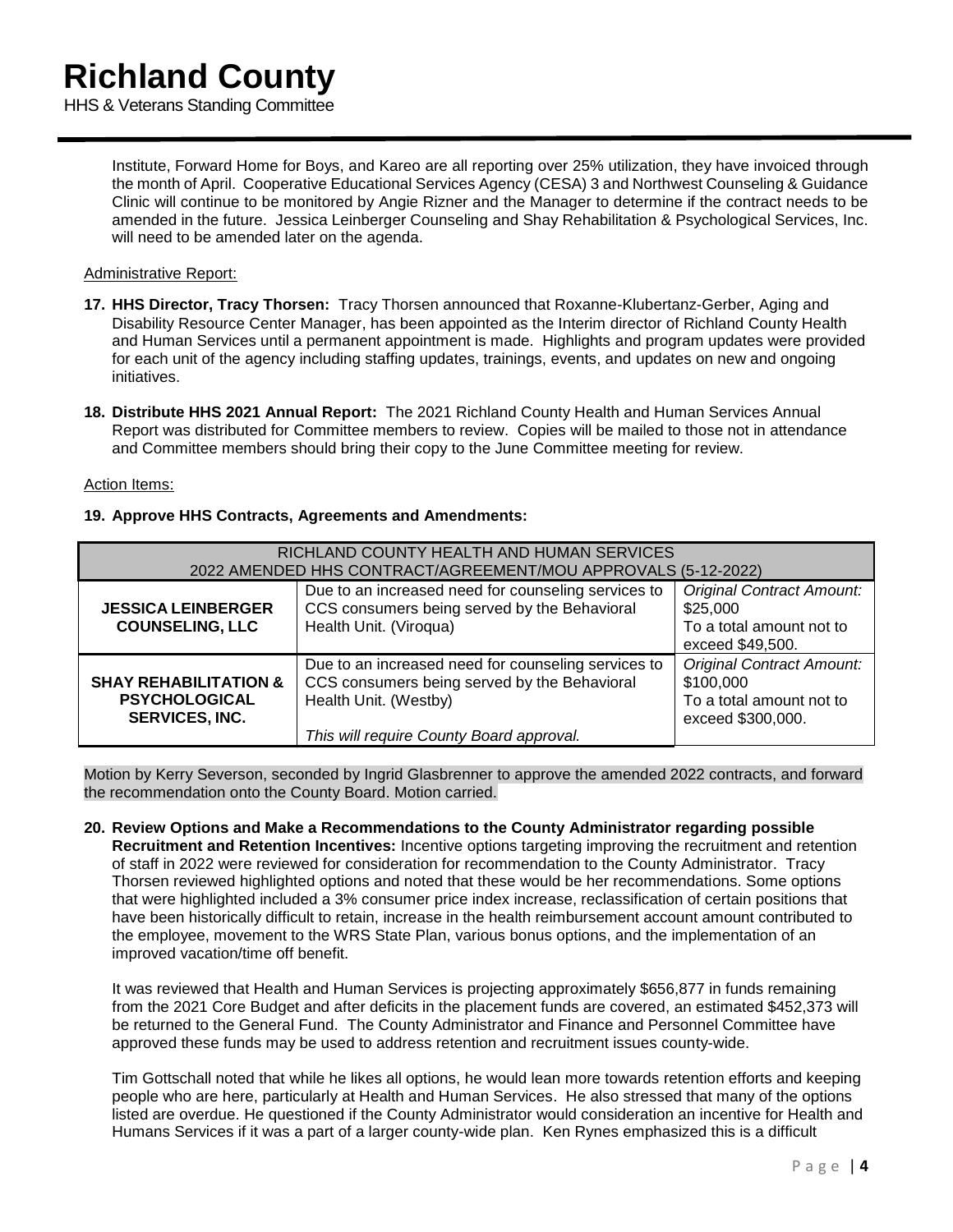situation everywhere and needs to be a multi-facetted approach. Motion by Tim Gottschall, seconded by Ken Rynes to forward the entire document onto the County Administrator for his consideration in developing a county-wide recruitment and retention incentive program. Motion carried.

**21. Approve Amendments to the HHS Addendum – Increase On-call Compensatory Time Reimbursement Rate:** Jessica Tisdale explained that Child and Youth Services has a mandatory requirement to provide a way to receive reports of child abuse and neglect 24 hours a day. During overnight, weekend and holiday hours an on-call calendar for a Case Manager and Supervisor is established to meet this requirement. The stipend currently in place for this work has not been increased in over 10 years, possibly more. In an effort to increase recruitment and retention in an already challenging position, it is being requested that the stipend be increased to \$2.00 per hour for on-call duty and \$2.50 per hour for on-call holiday duty. Normal Child and Youth allocations, as well as Youth Aid allocations would cover the cost of the increase. Ken Rynes questioned approximately how many calls occur on a given shift. It was explained that this can be quite variable. Motion by Ken Rynes, seconded by Tim Gottschall to approve amendments to the Health & Human Services Addendum and to the Employee Handbook in order to increase the hourly on-call pay to \$2.00 per hour for on-call duty and \$2.50 per hour for on-call holiday duty, and forward the recommendation onto the Finance & Personnel Committee and County Board for approval. Tim Gottschall questioned if the new stipend amount is in line with what surrounding Counties currently offer. Some counties do not pay staff to be on-call and some require any social worker within the department be a part of the on-call rotation. Counties that do run similarly to Richland County are still in excess of what is being requested. Ken Rynes asked if requiring all social workers be part of the on-call rotation has been considered. Tracy Thorsen explained that in order to participate in the rotation the social worker must become Juvenile Court Intake Certified, which is a lengthy process. There is also a concern that this could impact the retention of other positions if they are required to participate in an on-call rotation or are made to work in this very difficult, specialized field. Kerry Severson noted that the on-call rate is for other emergency staff in the county is \$3.00, however it is unknown if increasing to \$3.00 could be absorbed into the current budget. Motion carried.

# *Tim Gottschall left the meeting.*

**22. Approve the use of American Rescue Plan Act Funds set aside for Public Health to Hire a Consultant to Assist with the Development of the Community Health Needs Assessment/Community Health Improvement Plan:** Rose Kohout explained that every five years' local health departments are required to develop a Community Health Needs Assessment and Community Health Improvement Plan. Due to ongoing workload requirements relating to the COVID-19 pandemic response, services of a consultant to assist with the development of the Community Health Needs Assessment and Community Health Improvement Plan is being requested. A proposal provided by the consultant was reviewed with a total cost of \$40,020 and it was noted that American Rescue Funds previously allocated to Public Health would be utilized. Discussion was held regarding previous collaboration with the Richland Hospital on the completion of this project. This collaboration could still be done if a consultant is in place. Motion by Cindy Chicker, seconded by Kerry Severson to approve the use of American Rescue Plan Funds set aside for Public Health to Hire a Consultant to assist with the development of the Community Health Needs Assessment (CHNA)/Community Health Improvement Plan (CHIP), and forward the recommendation onto the Finance & Personnel Committee and County Board for approval. Motion carried.

# Personnel:

- **23. Recognition of Tracy Thorsen:** Ingrid Glasbrenner thanked Tracy Thorsen for her contribution and service to Health and Human Services and Richland County. Her reports and the way information was provided was always appreciated. Tracy Thorsen thanked the Committee Members and staff for all of their hard work and devotion and noted any improvements have been a joint effort. She also noted she has been with Richland County 29 years total and it will not be easy to leave.
- **24. HHS Personnel Updates:** Tracy Thorsen reported the hiring of Bradi Donahoe, Child & Youth Services Case Manager, effective May 11, 2022; Hannah Udelhoven, Child & Youth Services Case Manager, effective June 1, 2022; and Allicia Woodhouse, leased LTE Family Preservation Worker, effective April 25, 2022. Diane